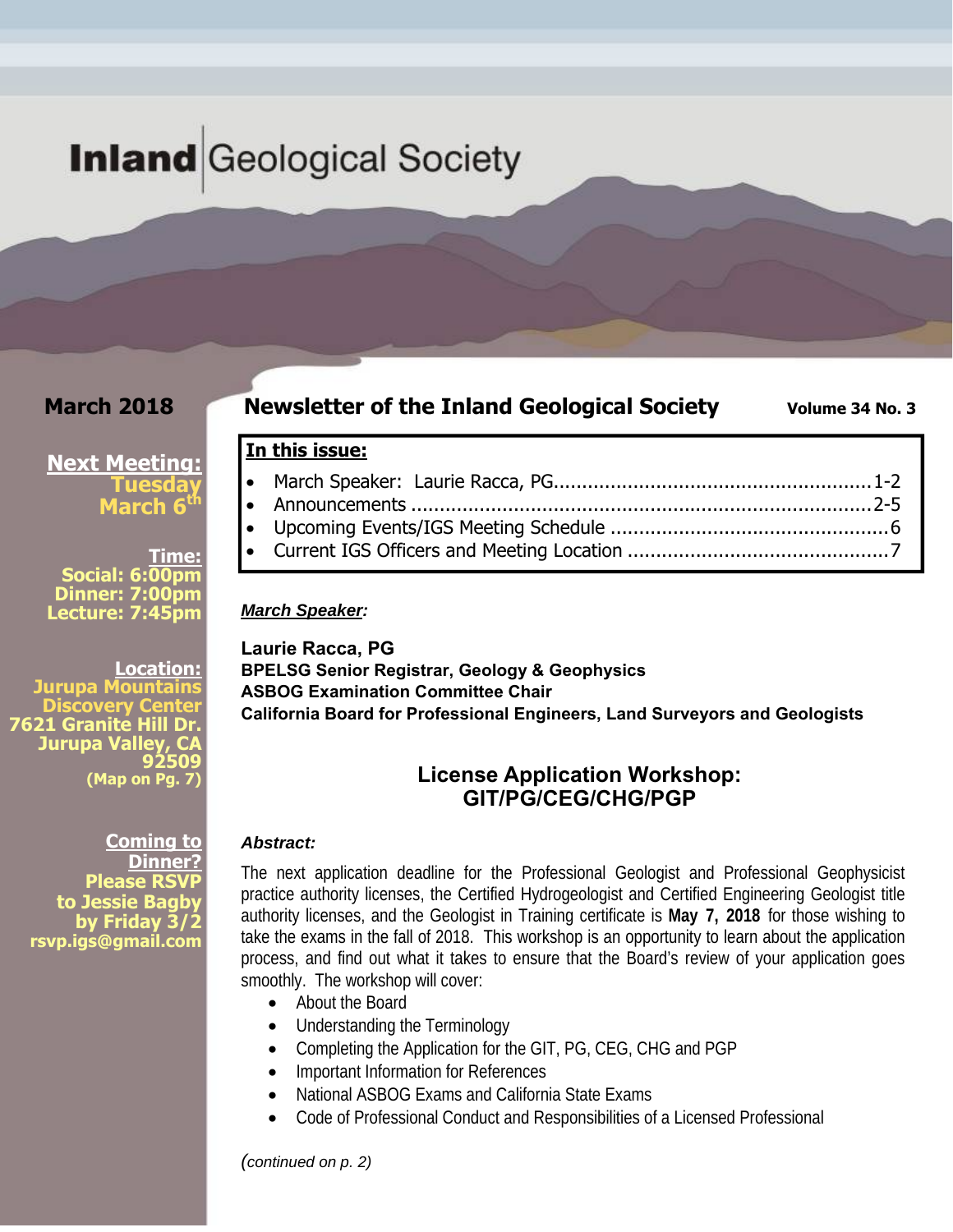*(continued from p. 1)* 

#### *Biography:*

Laurie is a licensed Professional Geologist with over 25 years of experience in the environmental field, specializing in complex environmental site investigations and leading multidisciplinary teams. Her combination of work experience in both the private sector and public service provides her with a broad understanding of the many different perspectives and motivations that can affect the success of any endeavor. As the Senior Registrar for Geology and Geophysics at the California licensing board, she provides technical support for examination development, for enforcement investigations, and for the development of legislation and regulations. Laurie evaluates the qualifications of candidates for licensing, recruits and vets subject matter experts, and negotiates interagency agreements. She promotes knowledge of the licensing laws with outreach to public agencies, professional societies, universities, and the general public. Her private sector experience includes geologic mapping, landslide evaluation, soil and groundwater assessments for contaminant definition and remediation, geologic/hydrogeologic support for brownfield redevelopment, underground storage tank site cleanups, preliminary endangerment assessments, Phase I ESAs, drinking water well siting, water resources evaluations, and environmental compliance evaluations. Laurie also serves as the Chair of the Examinations Committee for the National Association of State Boards of Geology (ASBOG), the non-profit organization that prepares the national geology license examinations.

#### **Major Revision to California Guide for Assessing Fault Rupture Hazards**

CGS released a major revision to its Special Publication 42 (SP 42): *Earthquake Fault Zones - A Guide for Government Agencies, Property Owners / Developers, and Geoscience Practitioners for Assessing Fault Rupture Hazards in California.* SP 42 has been the primary guidance document since 1975 for providing background regarding the Alquist-Priolo Earthquake Fault Zoning Act (AP Act) and the assessment of surface fault rupture hazard. The 2018 edition is the latest update to this document, with a focus on providing more detailed guidance to government agencies, property owners, and geoscientists who are affected by the AP Act. This edition is freely available on the CGS website as a pdf download at:

http://www.conservation.ca.gov/cgs/Documents/CGS\_SP42\_2018.pdf

#### **Special Report 240 - Update of Mineral Land Classification: Portland Cement Concrete-Grade Aggregate in the Western San Diego County Production-Consumption Region of California**

California's Surface Mining and Reclamation Act of 1975 (SMARA) requires the State Geologist to classify land into Mineral Resource Zones (MRZs), based on the known or inferred mineral resource potential of that land. The primary goal of mineral land classification is to help ensure, through appropriate local lead agency policies and procedures, that mineral resources will be available when needed and do not become inaccessible because of inadequate information during the land-use decision-making process.

This report is the third in a series of regional mineral land classification reports for portland cement concrete (PCC) grade aggregate for the Western San Diego County Production-Consumption Region (P-C Region). It updates the mineral land classification of the region, reevaluates the region's PCC-grade aggregate resources, and includes an updated 50‑year projection of construction aggregate demand for the P-C Region through the year 2065. Links to reports and maps can be accessed at:

http://www.conservation.ca.gov/cgs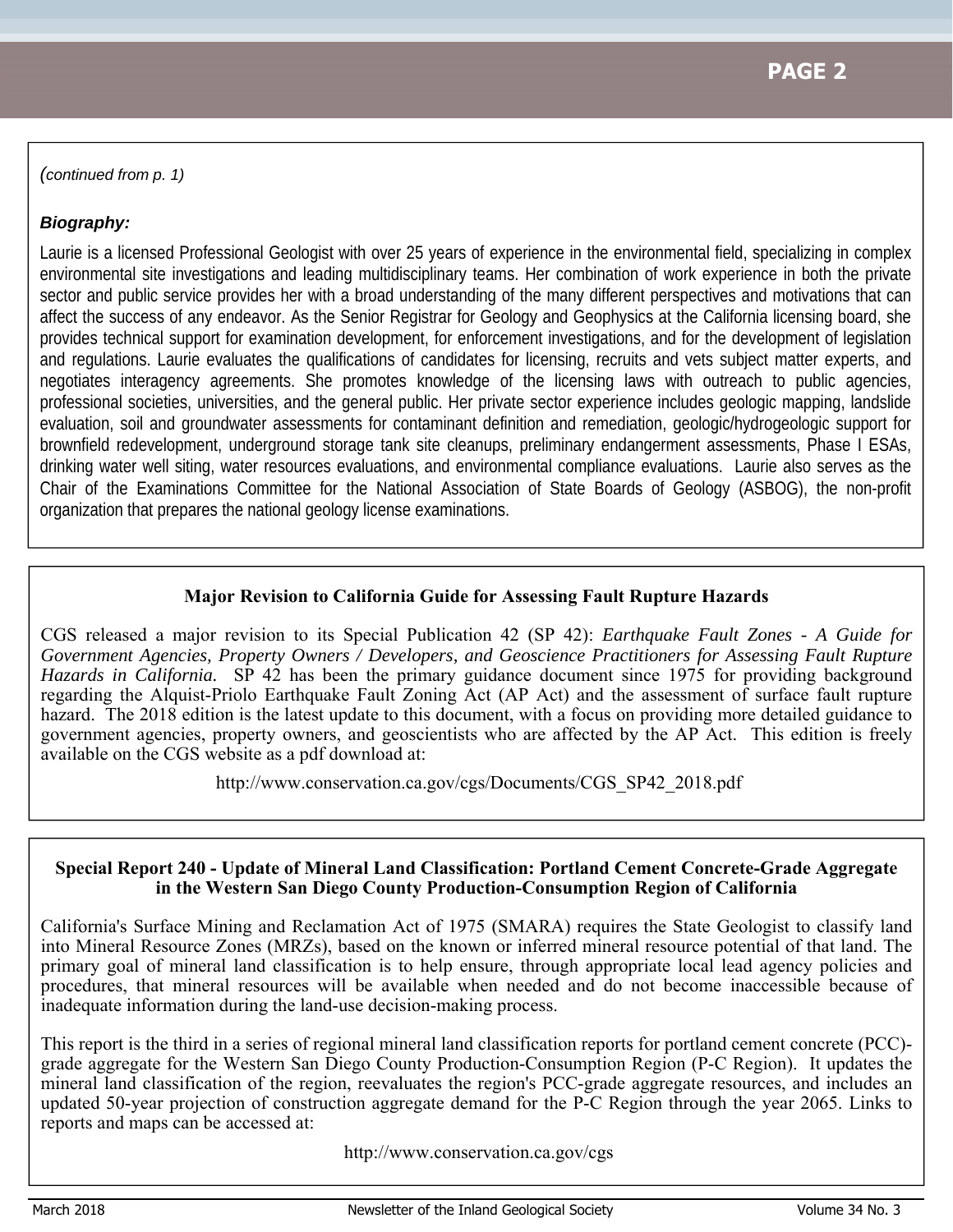# **Note our New Meeting Place!**

This month the Inland Geological Society will meet at the **Jurupa Mountains Discovery Center** 7621 Granite Hill Drive, Jurupa Valley, California 92509 951.685.5818



The Center also provides hands-on educational kits for educators, houses a critter corner in the gift shop, and hosts themed toddler times on Friday afternoons.

*Visit their website at https://jmdc.org to learn more about the Jurupa Mountains Discovery Center, and meet us there on Tuesday, March 6th for our next meeting!*

The Jurupa Mountains Discovery Center hosts the Ruth and Sam Kirkby Earth Science Museum, which houses a unique collection of exhibits including the Crestmore Quarry, fluorescent minerals, Indian artifacts, mining exhibits, petrified wood, sea shells, dinosaur exhibits, fossils, rocks and minerals, and many more.

The onsite Granite Hill Nursery stocks a large variety of cacti and succulents, and the gardens showcase mature and unique species over several acres. A collection of butterfly gardens is under construction as part of ongoing Eagle Scout Service Projects.



# **WIM Scholarship Opportunities**

The California Chapter of Women in Mining (WIM) is again partnering with the Southern California Mining Section of the Society of Mining Engineers (SME) to offer six Sager Memorial Scholarships of \$2,000 each. Scholarships are available to female and male California high school students and continuing college students who are pursuing studies in or related to mining, geology, engineering or environmental studies. The **deadline for receipt of applications is March 2, 2018**. Continuing college students can submit copies of transcripts with the understanding that a stamped original may be requested. In 2017, scholarships were awarded to students at Cal Poly Pomona, Cal State Fullerton, U.C. Santa Barbara, Cal State San Bernardino, and U.C. Berkeley. See complete requirements at http://wimca.org/wp-content/uploads/2018/01/2018-Scholarship-Program.pdf. The application is included on the following page.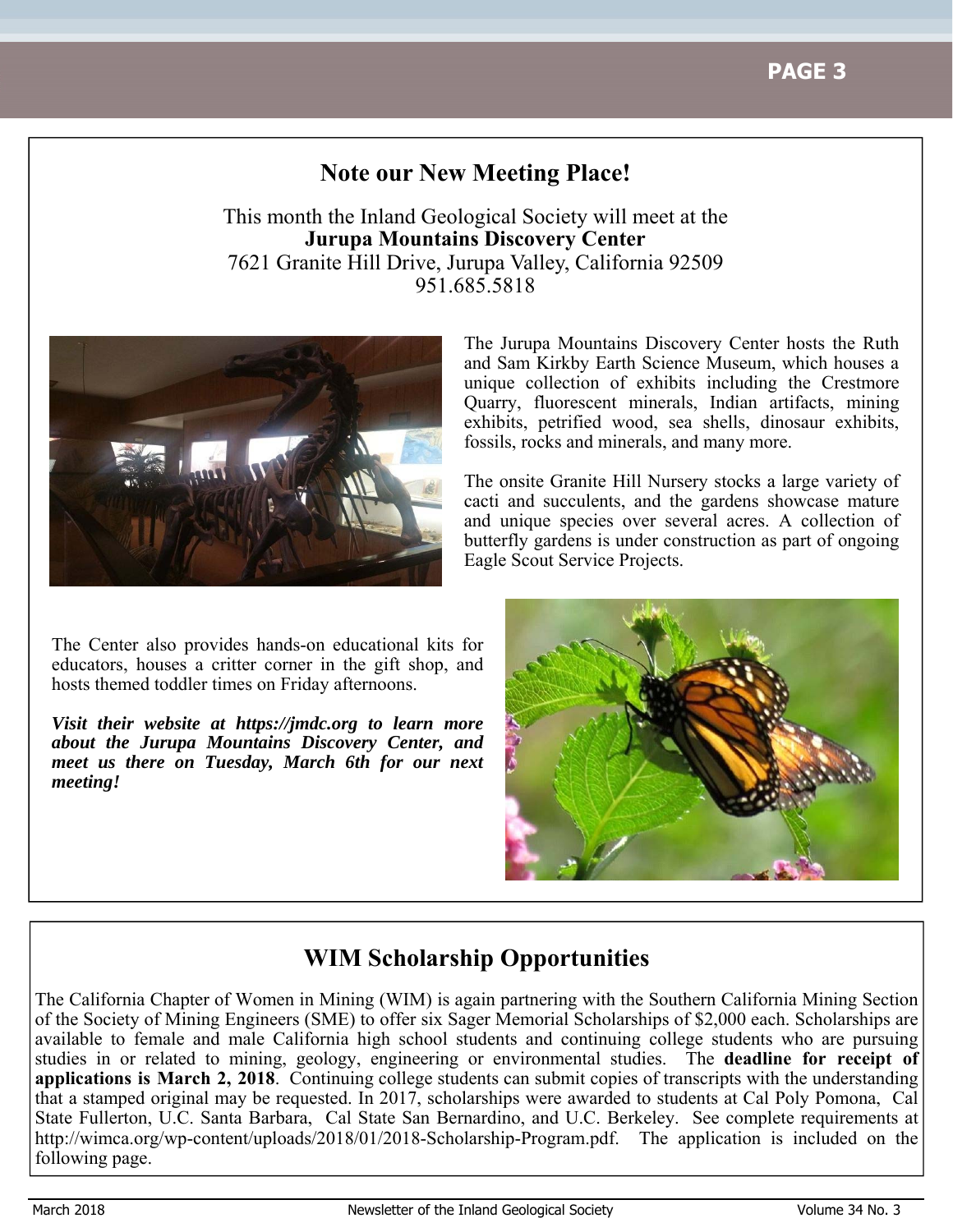**PAGE 4**



# 2018 **CALIFORNIA CHAPTER WOMEN IN MINING SCHOLARSHIP APPLICATION FORM**

Deadline: March 2, 2018

|                                                 | State: |                                                                                                                            |  |
|-------------------------------------------------|--------|----------------------------------------------------------------------------------------------------------------------------|--|
| City: 2008                                      |        | Zip Code:                                                                                                                  |  |
| Home Phone:                                     |        | Cell                                                                                                                       |  |
| Email:                                          |        |                                                                                                                            |  |
| Major                                           |        | Emphasis:                                                                                                                  |  |
| <b>Current School:</b>                          |        | Year in School:                                                                                                            |  |
| Approximate Graduation Date:                    |        | Overall GPA:                                                                                                               |  |
|                                                 |        | Career or Field of Study you plan to pursue after graduation: The manuscript of Study you plan to pursue after graduation: |  |
|                                                 |        |                                                                                                                            |  |
|                                                 |        |                                                                                                                            |  |
| 1st Choice:                                     |        |                                                                                                                            |  |
| University or College of Choice:<br>2nd Choice: |        |                                                                                                                            |  |

On a separate sheet of paper, write a one-page essay stating your future plans.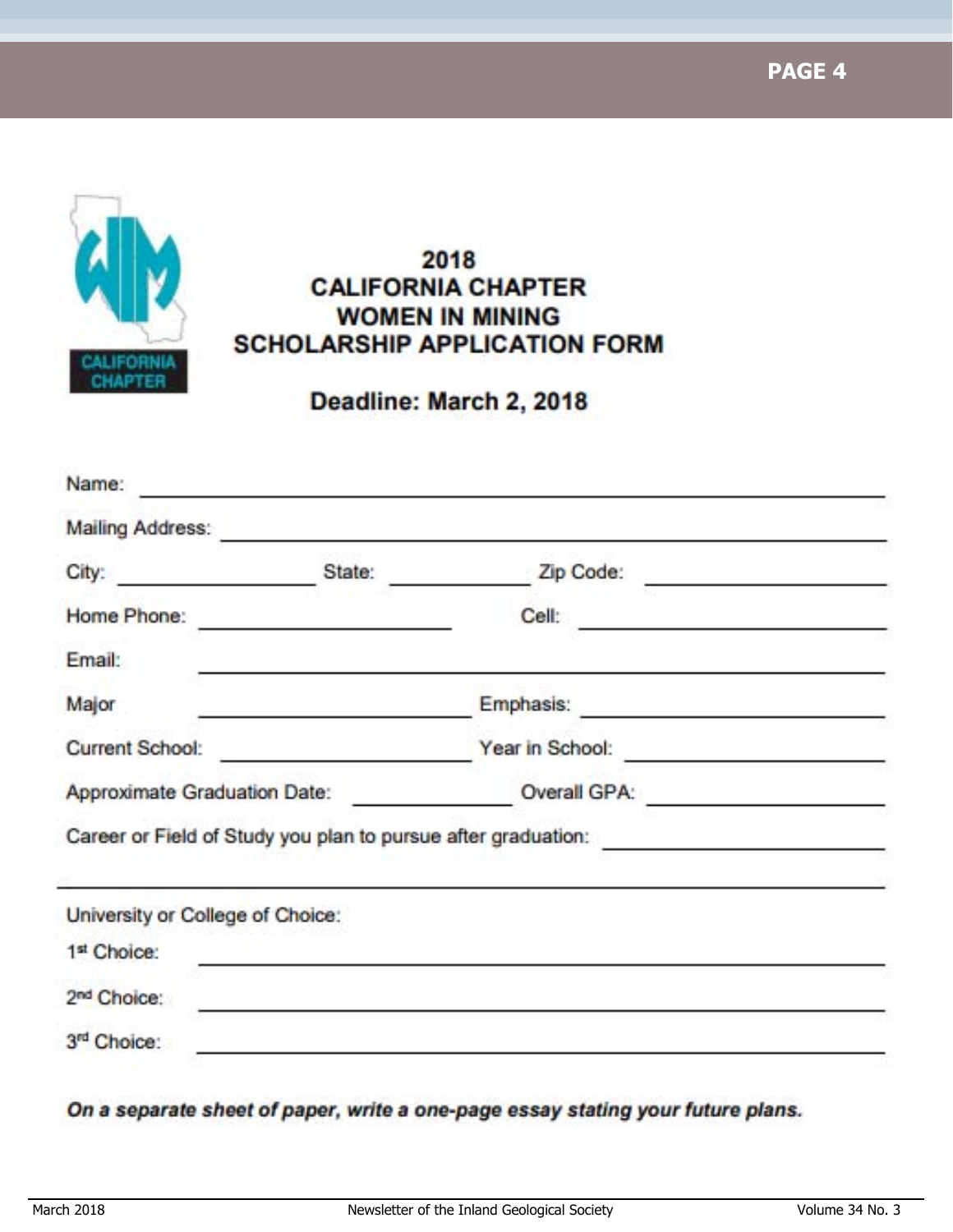#### Registration is now open!

The 120th National Western Mining Conference & Exhibition is the largest mining event to be held in the Rocky Mountain region in 2018. Connect with hundreds of mining professionals and exhibitors at this must-attend industry event.

> 120<sup>th</sup> National **Western Mining** Conference & Exhibition April 3-5, 2018 . Colorado Convention Center

> > For more information, visit the website at http://coloradomining.site-ym.com/page/NWMC\_2018.



### **LABGS Scholarships Available**

The Los Angeles Basin Geological Society has 10 scholarships available in amounts of \$500 to \$1,000 each. For more information, visit their website at:

http://www.labgs.org

#### **Riverside County Science & Engineering Fair**

Save the date! The 2018 Riverside County Science and Engineering Fair for students in grades 4 through 12 is coming up on Monday and Tuesday, March 19th and 20th, at the Riverside Convention Center, 3637 Fifth Street, Riverside. Judges are needed! Please contact Margaret Gooding if you are interested in serving as a judge this year:

mgooding@roadrunner.net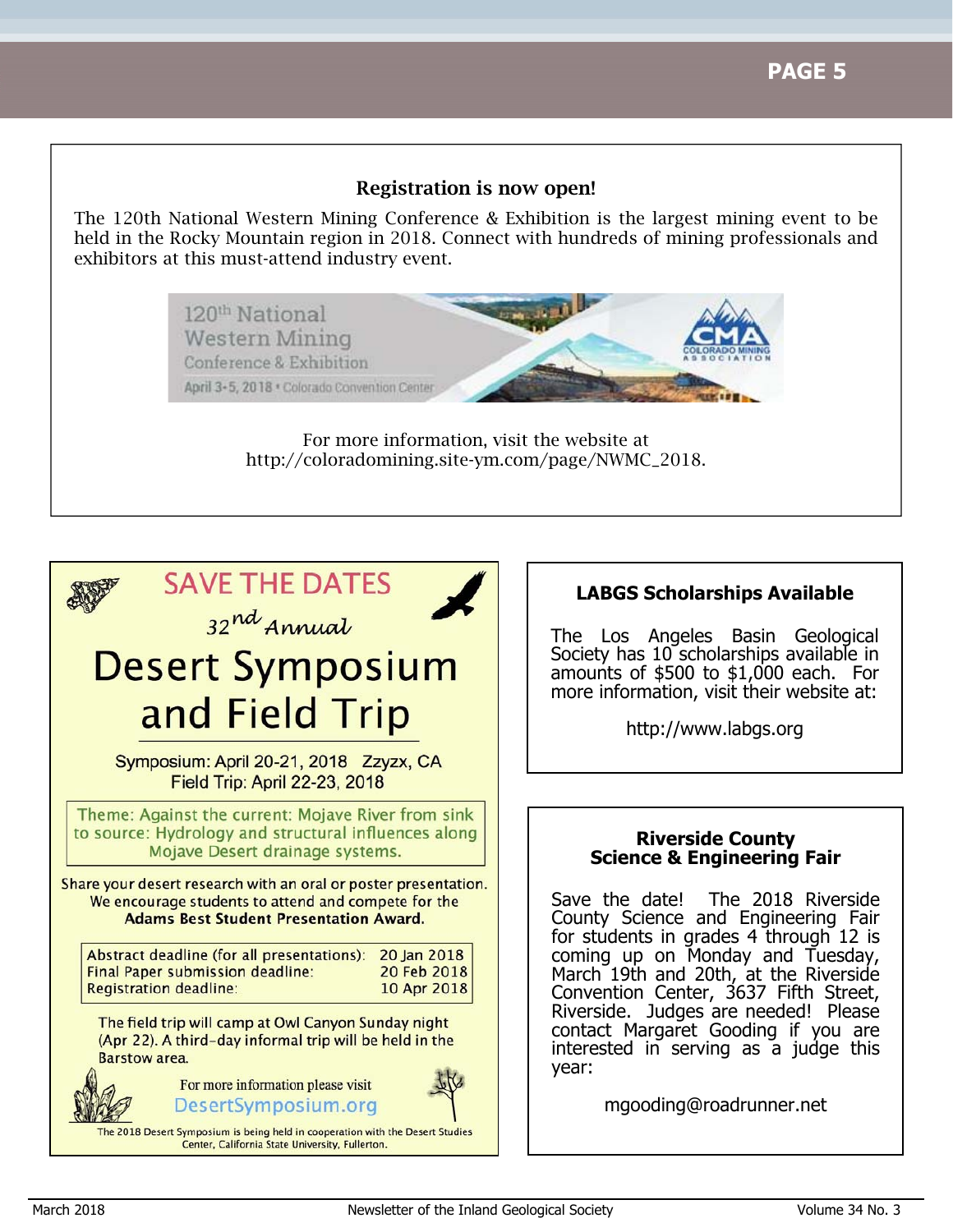# **Upcoming Meetings/Events**

#### **Inland Geological Society**

The Inland Geological Society typically meets the first Wednesday or Thursday of each month. The April meeting has not been announced yet. For more information, visit our website at www.inlandgeo.org.

#### **South Coast Geological Society**



Monthly dinner meetings are typically the 1st Monday of the month. This month's meeting will be held on March 12, 6:00 pm, at The Chartroom, CSU Long Beach. Dr. Rick Behl will speak on "The

Santa Barbara Records of Two Volcanic Winters Triggered by Twin Yellowstone Supervolcano Eruptions 631,000 Years Ago". For more information, visit the association website at www.southcoastgeo.org.

#### **AEG—Southern California Section**



The March meeting of the AEG— Southern California Section will be a joint meeting with the San Diego Chapter of the Geo-Institute at the Kings Inn, San Diego. Holly Nichols of the California Department of Water Resources will speak on

"The Oroville Spillways — Geology and Why It Matters". For more information, visit the association website at www.aegsc.org.

### **AEG—Inland Empire Chapter**



Monthly dinner meetings are typically the third Wednesday of the month at Pinnacle Peak Steakhouse, 2533 S. La Cadena Drive, Colton. The March meeting has not been announced yet. For more information, visit the<br>association movebsite at association website at

www.aegsc.org/chapters/inlandempire.

#### **San Diego Association of Geologists**



Wed., Mar. 21st. The speaker will be Pat Abbott. For more information, visit the association website at www.sandiegogeologists.org.

#### **Los Angeles Basin Geological Society**



Monthly lunch meetings are typically the 4th Thursday of the month from  $11:30$  am to  $1:00$  pm at the Willow Street Conference Center, 4101 E. Willow Street, Long Beach. The next meeting of the Los Angeles Basin Geology Society has not been announced

yet. For more information, visit the association website at www.labgs.org.

### **Rock & Gem Shows—various locations**

Various rock and mineral shows will be held throughout southern California. To find one near you, visit www.rockngem.com, then select the Show Dates tab.

# **Get Your IGS Coffee Mug!**

IGS will now be selling IGS coffee mugs at the monthly meetings. They will be on sale for \$10.